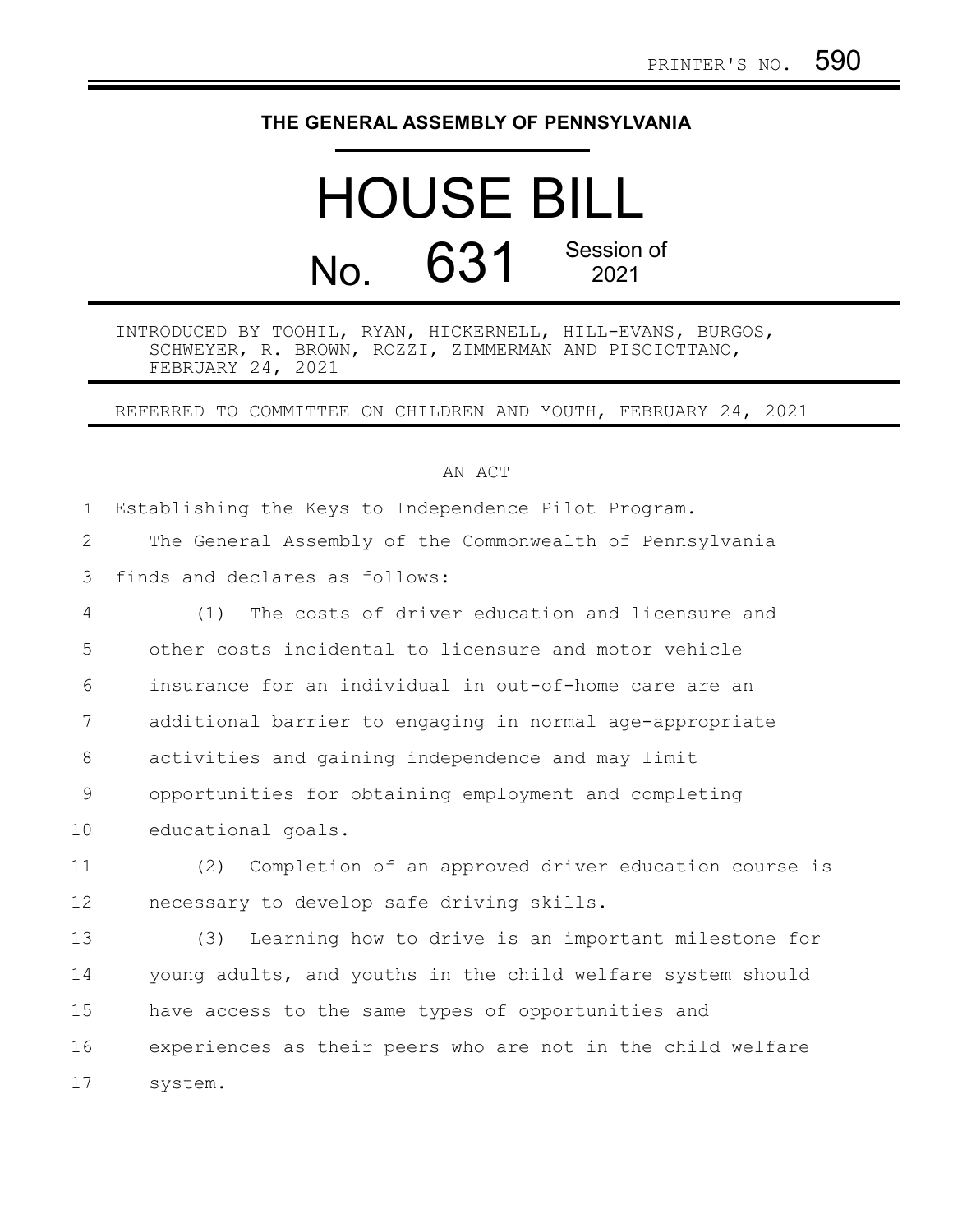(4) A program should be established to provide youths in the child welfare system the opportunity to obtain a driver's license by dedicating resources and eliminating barriers. The General Assembly of the Commonwealth of Pennsylvania 1 2 3 4

hereby enacts as follows: 5

Section 1. Short title. 6

This act shall be known and may be cited as the Keys to Independence Pilot Program Act. 7 8

Section 2. Definitions. 9

The following words and phrases when used in this act shall have the meanings given to them in this section unless the context clearly indicates otherwise: 10 11 12

"Department." The Department of Human Services of the Commonwealth. 13 14

"Program." The Keys to Independence Pilot Program established under section 3. 15 16

Section 3. Keys to Independence Pilot Program. 17

(a) Establishment.--The Keys to Independence Pilot Program is established within the department as a three-year pilot program to pay the costs of driver education and licensure and other costs incidental to licensure and motor vehicle insurance for minors in out-of-home care who have obtained a driver's license. 18 19 20 21 22 23

(b) State identification.--All fees associated with obtaining a State identification card under 67 Pa. Code Ch. 91 (relating to identification cards) shall be waived for individuals who are either: 24 25 26 27

(1) Between 14 and 21 years of age and are under the care and responsibility of a child welfare agency. 28 29

(2) Aged out of the child welfare system and are 21 30

20210HB0631PN0590 - 2 -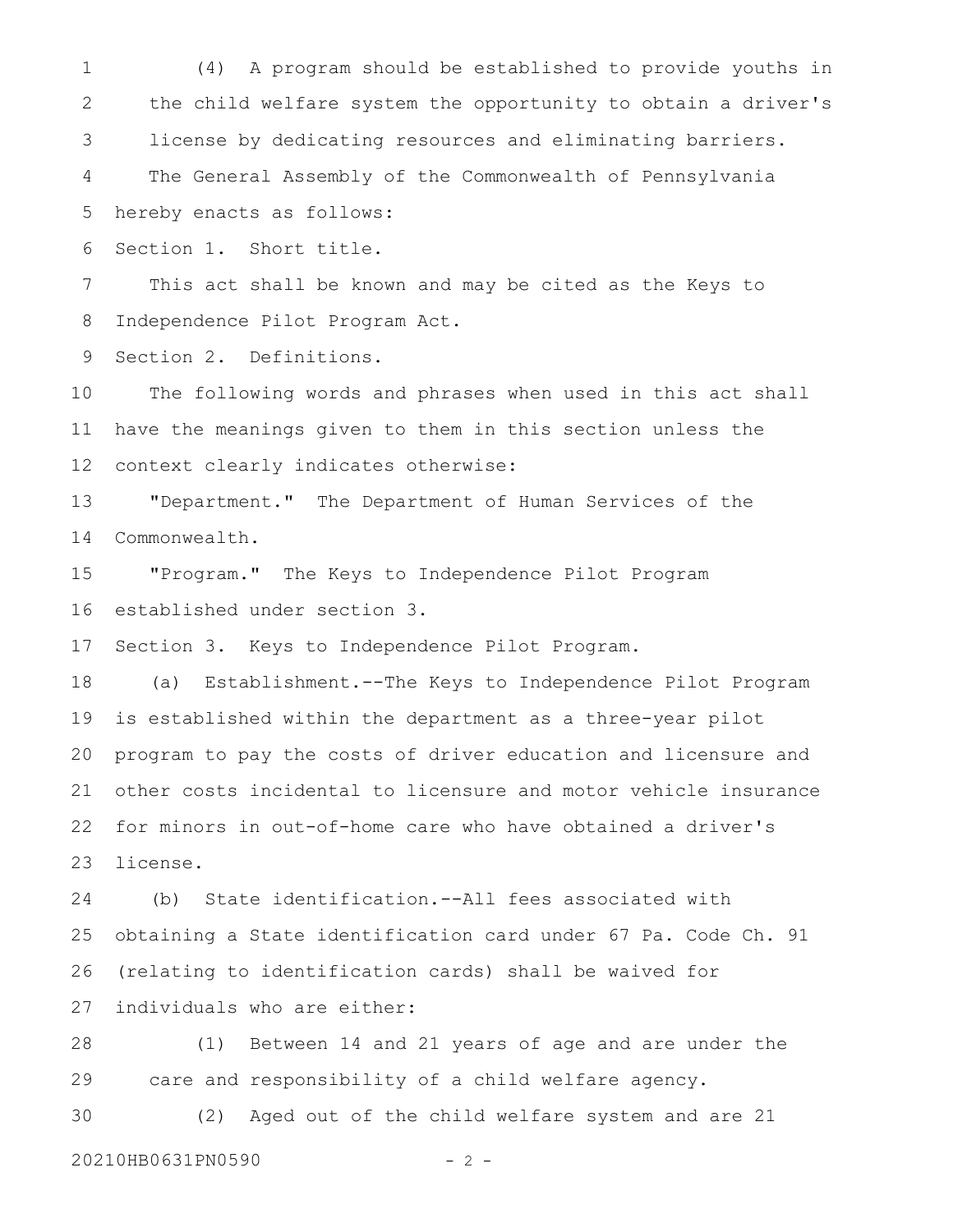years of age or younger. 1

(c) Funding.-- 2

(1) The sum of \$3,000,000 in nonrecurring funds is allocated from the unspent child welfare funds from fiscal year 2018-2019 to the department for the implementation of the program in accordance with the following: (i) The funds shall be administered as a grant. (ii) Not more than \$150,000 per year may cover the costs of staff, travel and administration of the program. (iii) The allocation shall be a one-time payment to cover the costs of the three-year program. (2) Funds may be used for the following: (i) Costs relating to obtaining a driver's license, including the following: (A) Driver education. (B) Licensure. (C) Other costs incidental to licensure. (D) Motor vehicle insurance incurred by the youth or caregiver who adds the youth to the caregiver's policy. (ii) Costs relating to administration of the program. (d) Eligibility.--Individuals between 16 and 21 years of age who are under the care and who are the responsibility of a child welfare agency shall be eligible for the program. Section 4. Contractual obligation. An obligor may not assert a defense of infancy if the minor is entering into an agreement to purchase motor vehicle insurance in accordance with the following: (1) The minor must: 20210HB0631PN0590 - 3 - 3 4 5 6 7 8 9 10 11 12 13 14 15 16 17 18 19 20 21 22 23 24 25 26 27 28 29 30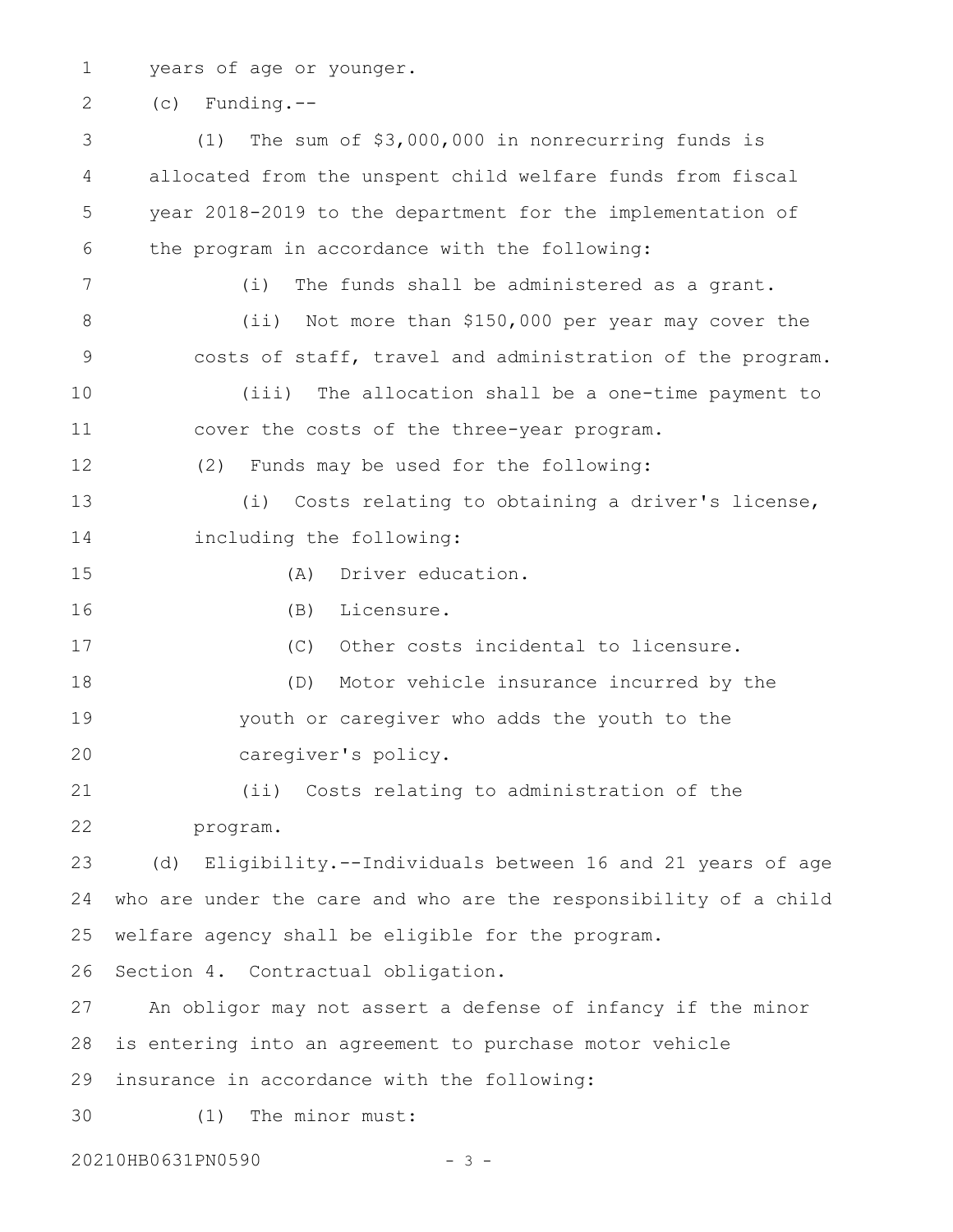1

2

(i) Be 16 years of age or older.

(ii) Have been adjudicated dependent.

(iii) Be in the care and custody of a child welfare agency. 3 4

(iv) Have completed a driver's education program under this act. 5 6

(2) An obligor seeking to make and execute a document, contract or agreement to obtain motor vehicle insurance must have an order from a court of competent jurisdiction removing the disability of infancy under this section. 7 8 9 10

(3) A juvenile court judge shall be authorized to remove the defense of infancy under this paragraph in accordance with 42 Pa.C.S. Ch. 63 (relating to juvenile matters). Section 5. Data collection and reporting. 11 12 13 14

(a) Data collection.--The department shall collect the following data on the number of youths who have received assistance obtaining: 15 16 17

(1) A learner's permit. 18

(2) A driver's license. 19

(3) Driver's education. 20

(4) On-the-road driving time. 21

(5) Automobile insurance. 22

(b) Reporting.--The department shall submit an annual report to the General Assembly containing the data collected under subsection (a). 23 24 25

Section 6. Limitation on additional policies. 26

A county child welfare agency shall: 27

(1) Not impose on an individual in the child welfare system additional requirements to receive a permit or driver's license that exceed those required by law, including 28 29 30

20210HB0631PN0590 - 4 -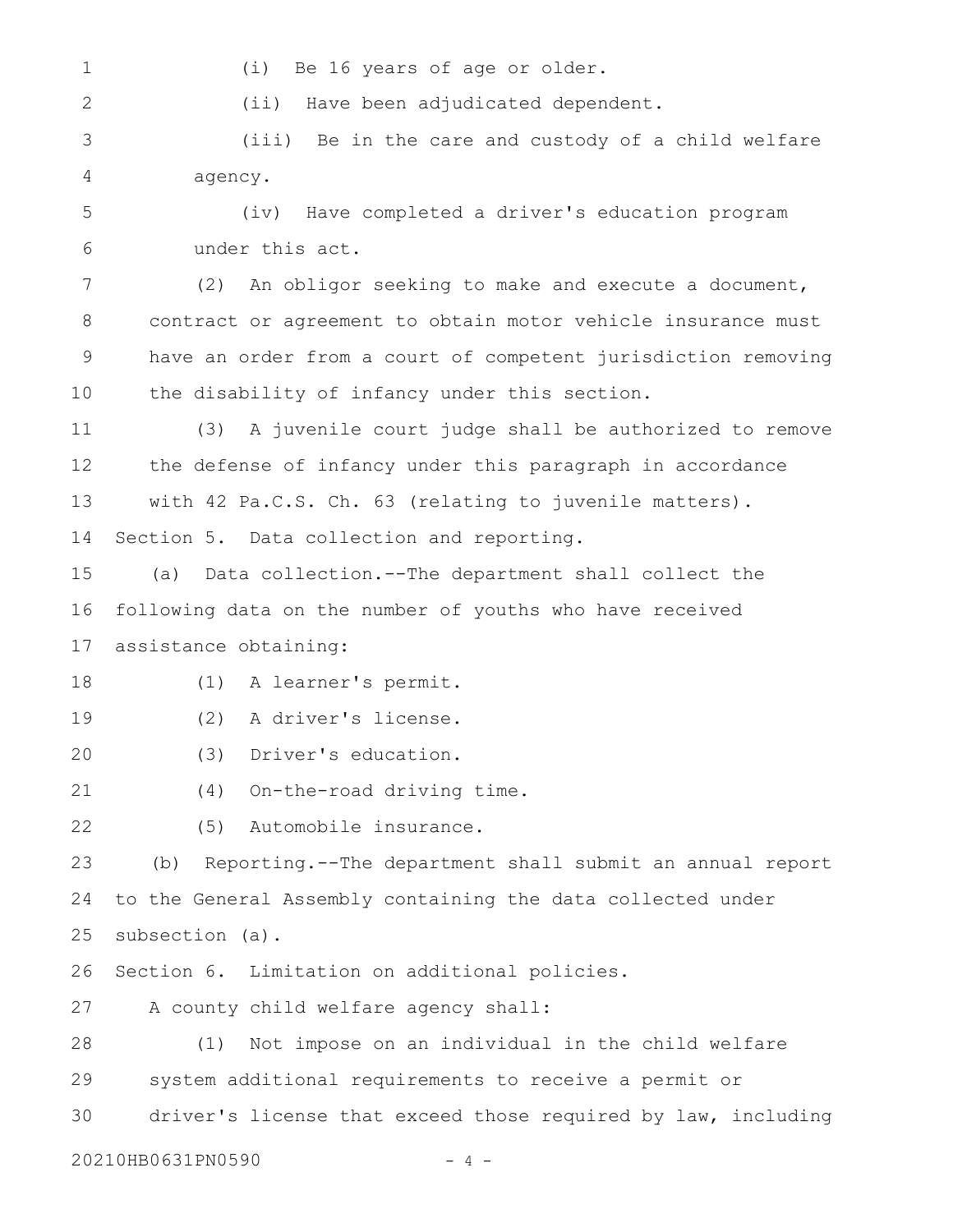additional insurance coverage. 1

(2) Include in each contract with an agency that provides care to an individual in the child welfare system a provision that the agency is prohibited from imposing additional requirements that exceed the legal requirements. Section 7. Preferential enrollment. Youths who are eligible for the program shall have preferential enrollment in driver's education classes offered by their local public school. Section 8. Application for driver's license or learner's permit by minor. Minors in the child welfare system may obtain a driver's license or learner's permit in accordance with the following: (1) If the individual applying for a license or permit is under the age of 18 and is under the care and responsibility of a child welfare agency, the permit may be signed by any of the following: (i) The applicant's biological parent, legal guardian, grandparent, adult sibling, aunt or uncle, if the parental rights have not been terminated. (ii) The foster parent or caregiver with whom the applicant resides. (iii) The designated employee of a child-care institution or group home where the applicant resides. (iv) The designated staff member of the public or private child welfare agency providing case management for the applicant. (2) An individual who signs the license or permit under paragraph (1) does not assume obligation nor become liable for damages caused by the negligence or willful misconduct of 2 3 4 5 6 7 8 9 10 11 12 13 14 15 16 17 18 19 20 21 22 23 24 25 26 27 28 29 30